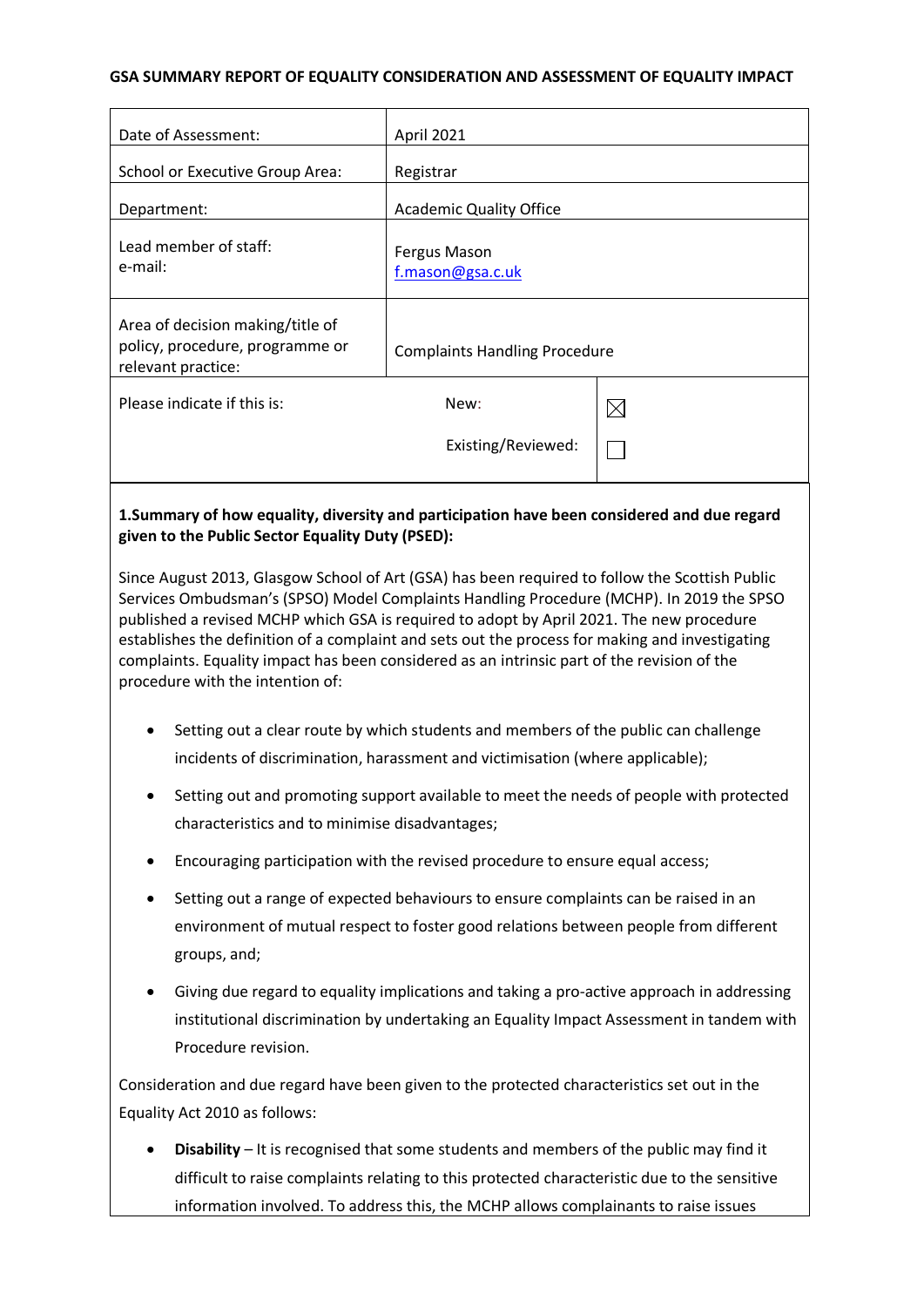confidentially and anonymously, and, where possible, for these issues to be resolved quickly. The MCHP has clear statements regarding confidentiality, as well as giving complainants the opportunity to identify specific requirements. The MCHP is set out in written form on the GSA website, and it is recognised that students and members of the public may face physical, sensory and communication barriers to making complaints (due, for example, to visual impairment or learning difficulties). Students and members of the public with disabilities may also find it difficult to attend face-to-face meetings with staff, and as a result may find it difficult or daunting to make a complaint. Further reasonable adjustments relating to these are set out in Section 4 (Actions) below.

- **Gender Reassignment** National data (see Section 2 below) suggests that young people in education in Scotland can still face harassment, bullying and discrimination on the grounds of gender identity. It is recognised that some students and members of the public may find it difficult to raise complaints relating to this protected characteristic due to the sensitive information involved. To address this, the MCHP allows complainants to raise issues confidentially and anonymously, and, where possible, for these issues to be resolved quickly. The MCHP has clear statements regarding confidentiality, as well as giving complainants the opportunity to identify specific requirements.
- **Pregnancy & Maternity** If a complainant, member of staff or other involved party are on medical or parental leave while an investigation takes place, there may be some difficulty in adhering to the timescales set out in the MCHP – however there is a degree of flexibility regarding timescales, and these can be adjusted accordingly where necessary.
- **Race** Sector-wide evidence relating to race equality (see Section 2 below) identifies that on a UK-wide basis, Black and Minority Ethnic (BAME) students may be more likely to be subject to bullying/harassment or discrimination. Some students and members of the public may be reticent in raising formal complaints due to reasons relating to cultural background. To address these issues, the MCHP allows complainants to raise issues confidentially and anonymously, and, where possible, for these issues to be resolved quickly. The MCHP has clear statements regarding confidentiality, as well as giving complainants the opportunity to identify specific requirements.
- **Religion or Belief** During religious festivals there may be some difficulty for staff in adhering to the timescales set out in the MCHP – however there is a degree of flexibility regarding timescales, and these can be adjusted accordingly where necessary.
- **Sex/Gender** No specific impact was identified however it is noted that specific requirements relating to complaints of sexual harassment or Gender Based Violence can be raised under the Formal Stage of the Procedure of the GSA Student Conduct Policy and Misconduct Procedure.
- **Sexual Orientation** National data (see Section 2 below) suggests that young people in education in Scotland can still face harassment, bullying and discrimination on the grounds of sexual orientation. It is recognised that some students and members of the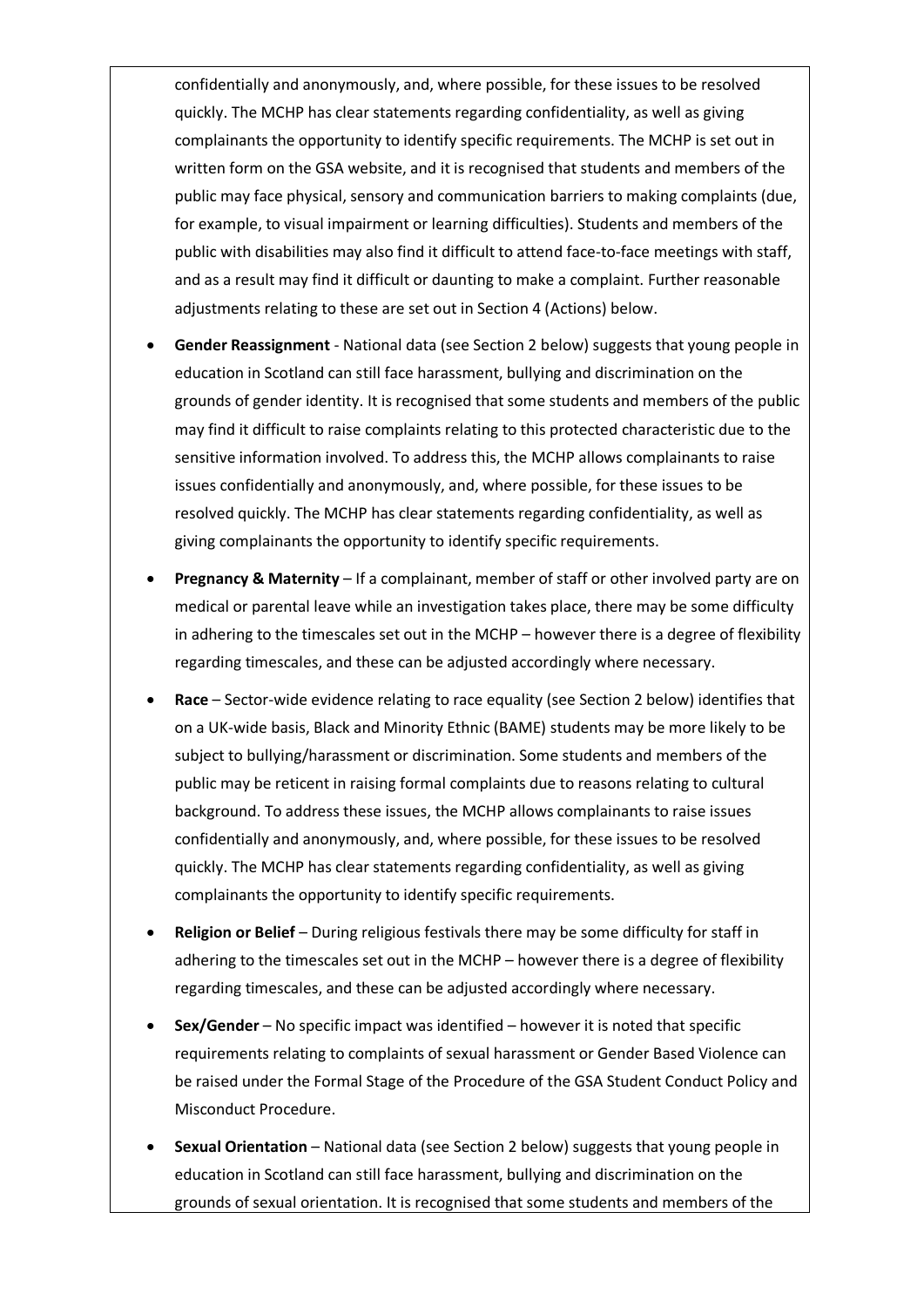public may find it difficult to raise complaints relating to this protected characteristic due to the sensitive information involved. To address this, the MCHP allows complainants to raise issues confidentially and anonymously, and, where possible, for these issues to be resolved quickly. The MCHP has clear statements regarding confidentiality, as well as giving complainants the opportunity to identify specific requirements.

• **Age;** and **Marriage & Civil Partnership** – No specific impacts identified.

#### **2. Evidence used to make your assessment:**

- The UK Equality Act 2010
- GSA Equality Impact Assessmen[t Summary Reports](https://www.gsa.ac.uk/about-gsa/key-information/equality/mainstreaming-equality/equality-impact-assessment-summary-reports/)
- GSA Quarterly and Annual Complaints Reports (from sessions 2018/19 and 2019/20).
- LGBT Youth Scotland Report [Life in Scotland for LGBT Young People](https://www.lgbtyouth.org.uk/media/1354/life-in-scotland-for-lgbt-young-people.pdf) (2017)
- Equality and Human Rights Commission Report [Tackling Racial Harassment: Universities](https://www.equalityhumanrights.com/en/publication-download/tackling-racial-harassment-universities-challenged)  [Challenged](https://www.equalityhumanrights.com/en/publication-download/tackling-racial-harassment-universities-challenged) (2019)
- The SPSO Model Complaints Handling Procedure, and a range of SPSO implementation guidance, especially th[e Complainants with Vulnerabilities](https://www.spso.org.uk/sites/spso/files/csa/Complainants%20with%20Vulnerabilities.pdf) resource

# **3. Outline any positive or negative impacts you have identified:**

# **3.1 Positive Impacts**

The new Complaints Handling Procedure, like the old CHP it replaces, provides a clear, transparent and impartial route for students and members of the public to challenge discrimination and barriers.

The new procedure (written in large part by the SPSO) has been written in clear and accessible language.

The SPSO has designed the revised procedure to be in very close alignment with complaints handling procedures across the public sector in Scotland, and this consistency should help build familiarity with and confidence in the process among our stakeholders.

# **3.2 Negative Impacts**

In order to consider negative impacts, the following potential vulnerabilities as identified by the SPSO (see Section 2 above) have been considered:

• **Mental health problems** – Complaints can be highly emotive issues. This can be difficult for any complainant, however this may create a particular barrier for people suffering from mental ill health, and complainants may struggle with anxiety and emotional distress as a result. It is also recognised that stigma around mental illness persists, and some students and members of the public may find it difficult to raise complaints relating to this issue. To address this, the MCHP allows complainants to raise issues confidentially and anonymously, and, where possible, for these issues to be resolved quickly. Where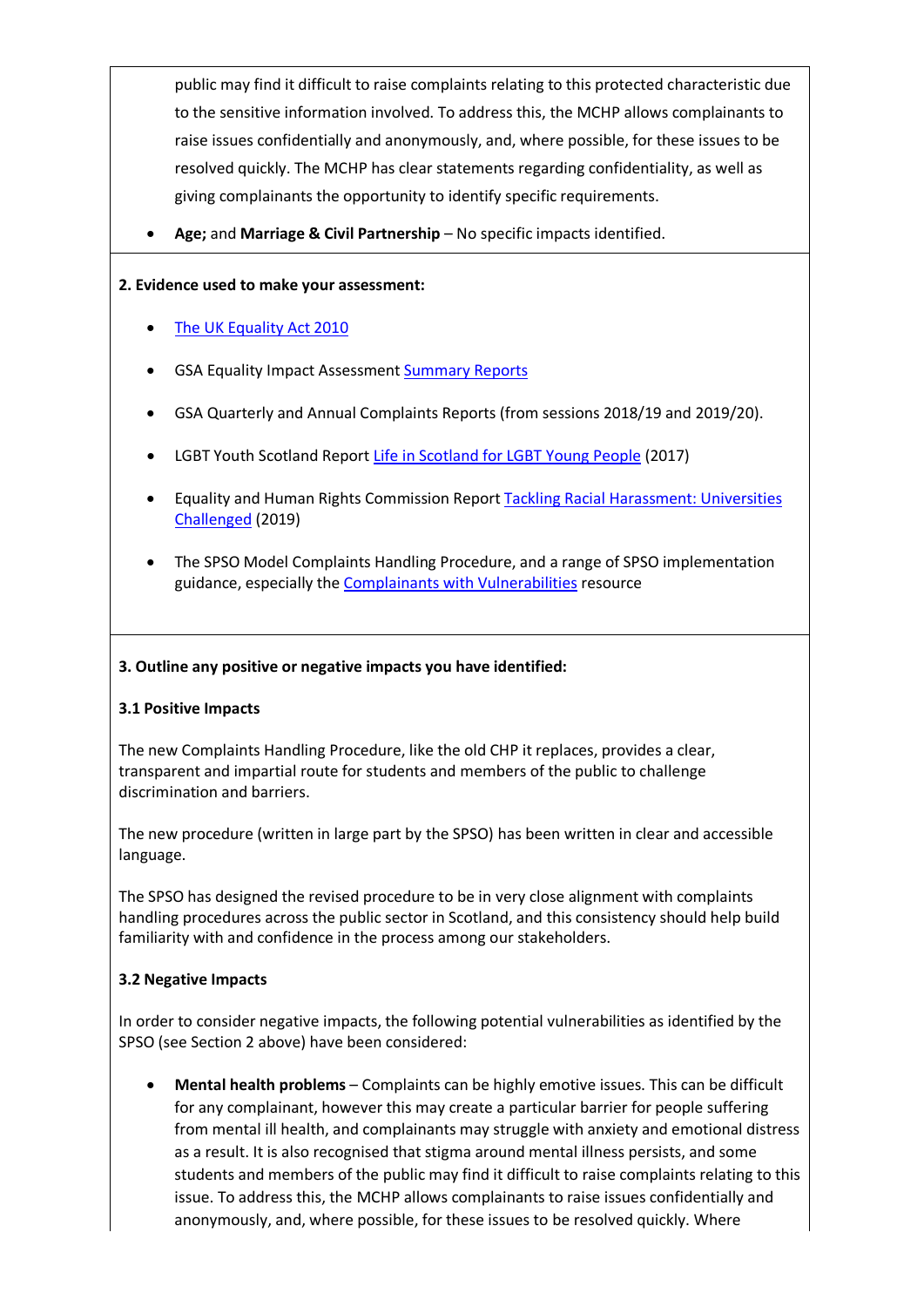complainants are unable to raise complaints themselves, they may be represented by a third-party. Further reasonable adjustments for these issues are set out in Section 4 (Actions) below.

- **Poor literacy or numeracy skills** The MCHP is set out in written form on the GSA website, and a majority of our complaints are submitted via a web-based form or by email. It is recognised that students and members of the public with poor literacy may find it difficult or be reluctant to complain because of this. Reasonable adjustments for this issue are set out in Section 4 (Actions) below.
- **Digital exclusion** (lack of technology know-how to access online services) The MCHP is set out in written form on the GSA website, and a majority of our complaints are submitted via a web-based form or by email. It may be difficult for people with little or no access to online services and/or poor digital literacy to learn about the MCHP and make a complaint. The GSA Digital Inclusion Scheme aims to mitigate lack of access to online services by offering students long-term loans of laptops. Further reasonable adjustments for this issue are set out in Section 4 (Actions) below.
- **Chronic or terminal illnesses** It is recognised that complainants suffering from chronic or terminal illness may suffer from physical and/or emotional distress. Where complainants are unable or unwilling to raise complaints themselves, they may be represented by a third-party. It is recognised that illness may impact on complainants' ability to work within the timescales set out in the MCHP and/or necessitate an expedited response – however there is a degree of flexibility regarding timescales within the MCHP, and these can be adjusted accordingly where necessary. It is further recognised that complainants in this situation may also find it difficult to attend face-to-face meetings with staff. Further reasonable adjustments for these issues are set out in Section 4 (Actions) below.
- **People fleeing domestic abuse**; people suffering from **homelessness or the threat of homelessness**; and people with **an unsettled way of life -** It is recognised that complainants in these situations may find it difficult to access to online services to learn about the MCHP and make a complaint, and/or find it difficult to attend face-to-face meetings with staff. Reasonable adjustments for these issues are set out in Section 4 (Actions) below.
- **Physical disabilities** and **learning difficulties** See Section 1 (Disability) (above).
- **Addiction issues**; being a **person with a conviction**; being a **young person leaving local authority care**; being a **kinship carer**; being a **lone parent**; experiencing **separation, relationship or family breakdown**; having a **responsibility as a main care giver**; and **leaving the armed forces –** No specific impacts identified.

# **3.3 Further Negative Impacts**

The following additional negative impacts were also identified:

- **ESOL** (English as a second or foreign language) While the new procedure is written in clear, concise language, many of our students do not speak English as a first language and may feel daunted by the process as a result.
- **Lack of familiarity with changes**  Although the core framework of the procedure remains unchanged through the current revision, neither students nor staff will be familiar with what changes have been made. Lack of experience and familiarity among staff with the revised procedure may result in poor complaint investigation, and lead to a lack of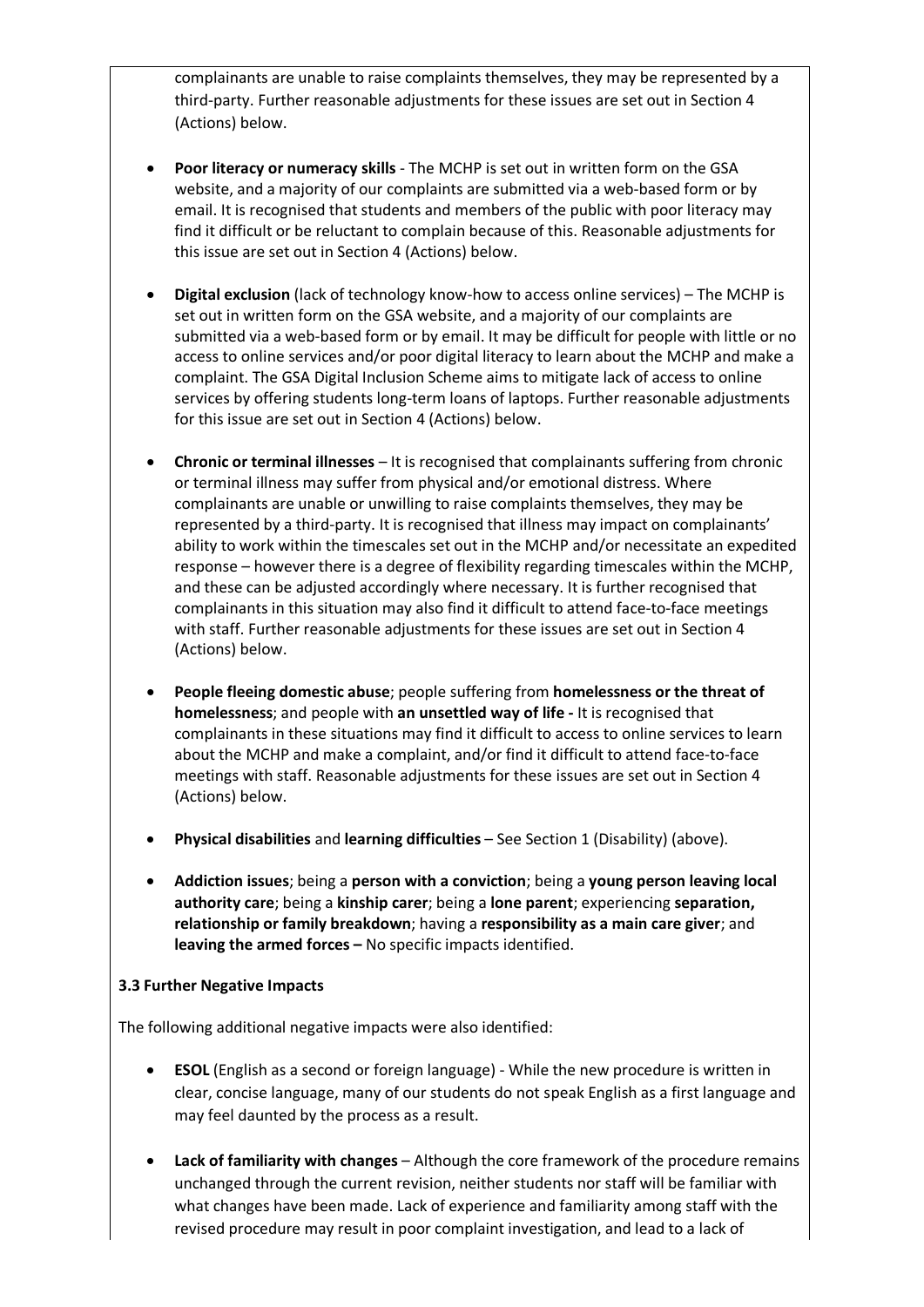confidence among students and other stakeholders.

• **Poor data** - At present we don't record any data relating to equalities, and there is no way to do this with our complaints retrospectively (not least as complaints data is confidential and highly sensitive). We do not currently report on this in our Quarterly and Annual Reports. This EIA has been to an extent hampered by a lack of data to inform decisionmaking, and the revised procedure in itself will not improve this. The lack of data makes it difficult to track which stakeholders (and groups) we are not reaching.

### **4. Actions you have taken or planned as a result of your findings:**

This Equality Impact Assessment (EIA) does not identify any fundamental adverse impact as a result of the implementation of this procedure.

It is recognised, however, that individuals/groups with the following protected characteristics (as defined by the Equality Act 2010 – see Section 2 above) and vulnerabilities (identified by the SPSO – see Section 2 above) may be more likely to experience discrimination or harassment:

- Disability
- Gender reassignment
- Pregnancy and maternity
- Race
- Religion or belief
- Sexual orientation
- Mental health problems
- Poor literacy or numeracy skills
- Digital exclusion
- Chronic or terminal illnesses
- People fleeing domestic abuse
- Homelessness or threat of homelessness
- Having an unsettled way of life

It is further recognised that some individuals/groups (and in particular those who share the protected characteristics and vulnerabilities above) may be more likely to use the CHP to raise issued relating to these characteristics and vulnerabilities.

In revising the CHP, the specific requirements of these groups have been considered to make the procedure accessible for use. The procedure states explicitly that all complaints will be managed confidentially – information gathered as part of the complaint process will be shared with other parties on a need to know basis only. The procedure also states explicitly that complainants may be represented by a third-party (if they are unable or unwilling to represent themselves).

The following further actions have been identified as a result of this EIA:

| <b>Action</b>                                                                                                                                                                               | <b>Equality Impact</b>                                                                                                                                                 | <b>Person</b><br><b>Responsible</b> | Time<br>Frame |
|---------------------------------------------------------------------------------------------------------------------------------------------------------------------------------------------|------------------------------------------------------------------------------------------------------------------------------------------------------------------------|-------------------------------------|---------------|
| Set out GSA legal responsibilities in<br>CHP (Section 2.2.5) regarding<br>alternative formats, interpretation,<br>and additional support (e.g. support in<br>finding independent advocacy). | To meet the needs of people with<br>protected characteristics and<br>remove or minimise disadvantages<br>suffered by people due to their<br>protected characteristics. | Academic<br><b>Quality Office</b>   | Complete      |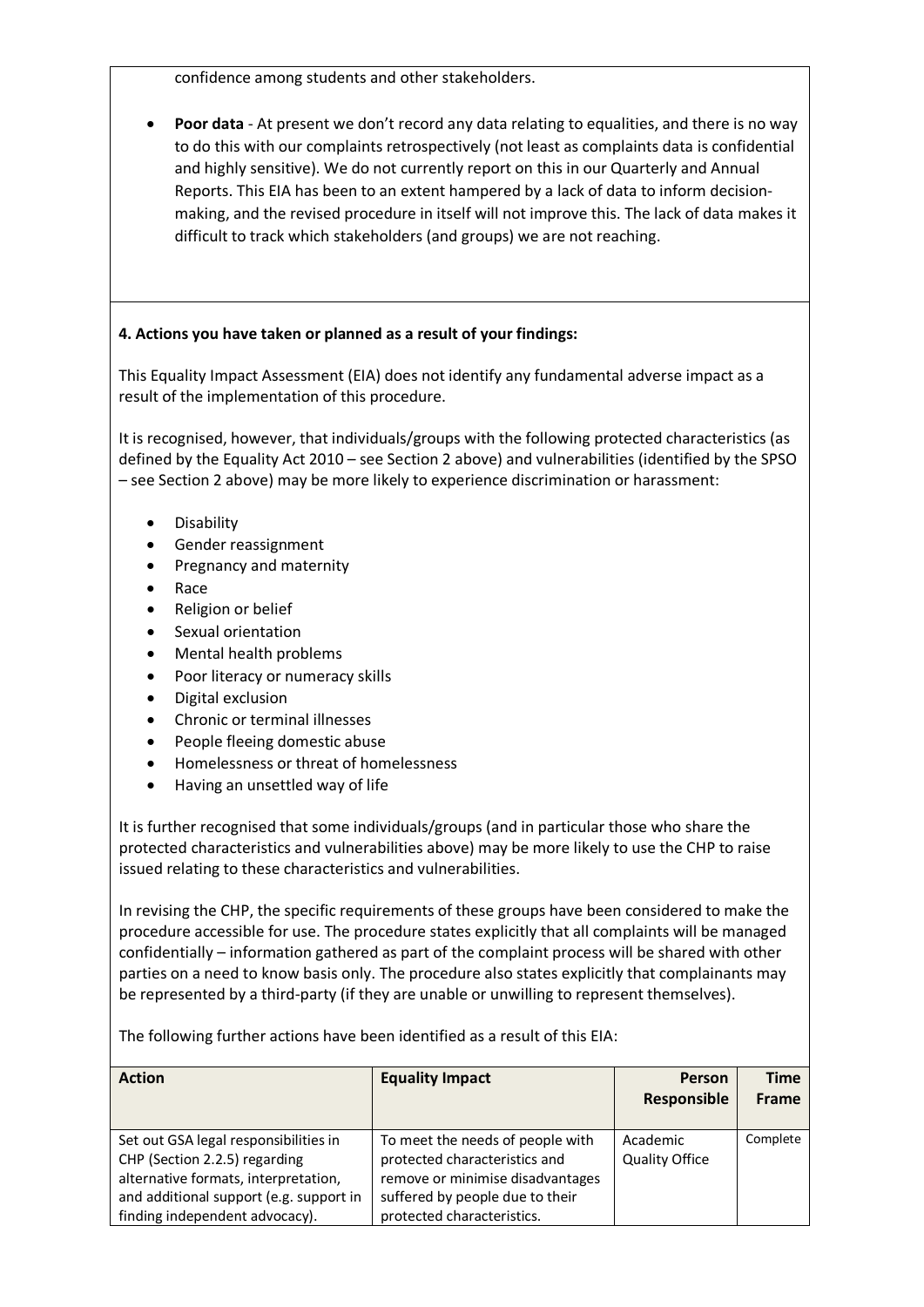| Add a note a note to CHP (Section<br>2.2.5) noting that EIA has been<br>undertaken and a link to the GSA EIA<br>Summary Reports page.                                                                                                      | To foster good relations and<br>promote understanding by being<br>transparent about the steps taken<br>to advance equality.                                                                                                                                                                                                                                                                                                                                                                                    | Academic<br><b>Quality Office</b> | Complete |
|--------------------------------------------------------------------------------------------------------------------------------------------------------------------------------------------------------------------------------------------|----------------------------------------------------------------------------------------------------------------------------------------------------------------------------------------------------------------------------------------------------------------------------------------------------------------------------------------------------------------------------------------------------------------------------------------------------------------------------------------------------------------|-----------------------------------|----------|
| Add a note to CHP (Section 2.2.5) to<br>the effect that should complainants<br>require any further disability-related<br>reasonable adjustments, these may be<br>raised with the complaint investigator<br>or the Academic Quality Office. | To meet the needs of people with<br>protected characteristics and<br>remove or minimise disadvantages<br>suffered by people due to their<br>protected characteristics.                                                                                                                                                                                                                                                                                                                                         | Academic<br><b>Quality Office</b> | Complete |
| Add a note to the CHP (Section<br>3.5.8.6) to the effect that<br>complainants may not wish to or be<br>able to attend face-to-face meetings,<br>and that adjustments should be made<br>accordingly (e.g. telephone/zoom<br>meetings).      | To meet the needs of people with<br>protected characteristics<br>(especially disability - Section 1<br>above) and vulnerabilities<br>(especially people with chronic or<br>terminal illness, people fleeing<br>domestic abuse, people suffering<br>from homelessness or the threat<br>of homelessness and people with<br>an unsettled way of life $-$ see<br>Section 3 above) - and to remove<br>or minimise disadvantages suffered<br>by people due to their protected<br>characteristics or vulnerabilities. | Academic<br><b>Quality Office</b> | Complete |
| Create a Student Complaints Guide<br>summarising the CHP in easy-to-read<br>language.                                                                                                                                                      | To meet the needs of people with<br>protected characteristics<br>(especially disability - see Section<br>1 above), and vulnerabilities<br>(especially people with poor<br>literacy - see Section 3 above), and<br>people subject to additional<br>impacts (especially ESOL - see<br>Section 3 above) - and to advance<br>equality of opportunity and<br>encourage participation for these<br>individuals and groups.                                                                                           | Academic<br><b>Quality Office</b> | Complete |
| Amend letter templates for<br>complainants to ensure GSA pro-<br>actively ask whether complainants<br>require additional support and to<br>highlight availability of support (e.g.<br>advocacy, interpretation).                           | To advance equality of opportunity<br>for and encourage participation by<br>people with protected<br>characteristics (especially disability<br>- see Section 1 above) and people<br>with vulnerabilities (especially<br>people with mental health<br>problems or chronic or terminal<br>illness $-$ see Section 3 above).                                                                                                                                                                                      | Academic<br><b>Quality Office</b> | Complete |
| Explore sources of alternative formats,<br>BSL interpretation and independent<br>advocacy to ensure smooth service if<br>requested.                                                                                                        | To meet the needs of people with<br>protected characteristics<br>(especially disability - see Section<br>1 above) and people with<br>vulnerabilities (especially people<br>with mental health problems or<br>chronic or terminal illness - see<br>Section 3 above) - and to advance<br>equality of opportunity and<br>encourage participation.                                                                                                                                                                 | Academic<br><b>Quality Office</b> | Complete |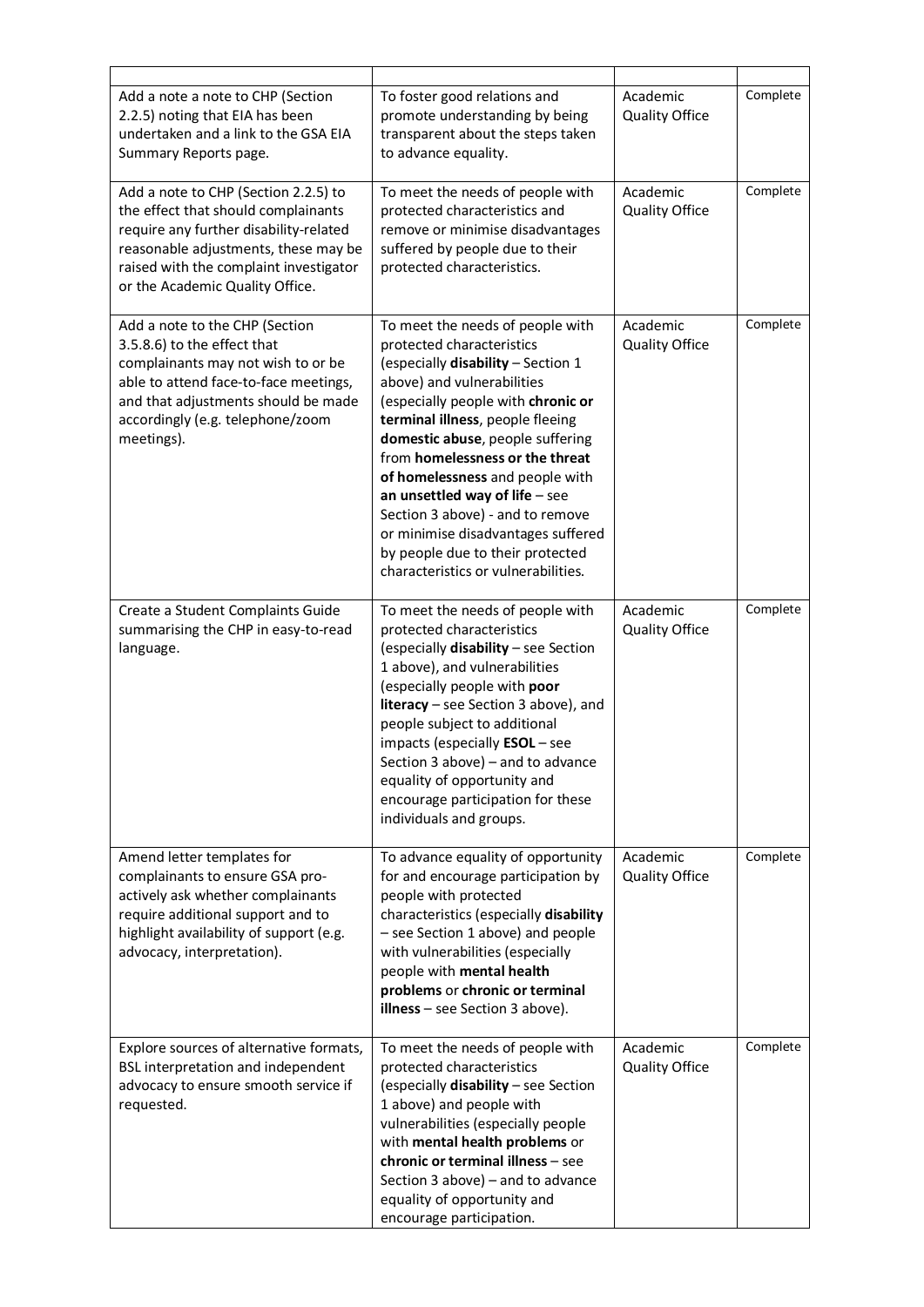| Ensure Stage One eLearning training<br>module is mandatory for all staff to<br>ensure widespread familiarity with<br>process and encourage reporting of<br>complaints.                                                                                                                                                                                                                                                                                             | To improve poor data (see Section<br>3, above) - ensuring complaints<br>data is full and accurate, and can<br>be properly analysed via Quarterly<br>and Annual Reports.                                                                                                                                                                                                                                                                                                                                                                                                                                                                                                                                                                                | Academic<br><b>Quality Office</b><br>and HR                               | Complete       |
|--------------------------------------------------------------------------------------------------------------------------------------------------------------------------------------------------------------------------------------------------------------------------------------------------------------------------------------------------------------------------------------------------------------------------------------------------------------------|--------------------------------------------------------------------------------------------------------------------------------------------------------------------------------------------------------------------------------------------------------------------------------------------------------------------------------------------------------------------------------------------------------------------------------------------------------------------------------------------------------------------------------------------------------------------------------------------------------------------------------------------------------------------------------------------------------------------------------------------------------|---------------------------------------------------------------------------|----------------|
| Issue all-staff/student communication<br>to highlight new procedure.                                                                                                                                                                                                                                                                                                                                                                                               | To combat lack of familiarity with<br>changes with revised procedure<br>among staff (see Section 3 above)<br>and to foster good relations by<br>ensuring smooth adoption of new<br>procedure.                                                                                                                                                                                                                                                                                                                                                                                                                                                                                                                                                          | Academic<br><b>Quality Office</b><br>and Marketing<br>&<br>Communications | August<br>2021 |
| Rewrite complaints page on GSA<br>website to highlight confidentiality<br>and impartiality of process; highlight<br>our support in finding independent<br>advocacy; highlight availability of<br>alternative formats of procedure,<br>reports etc.; highlight availability of<br>BSL interpretation; make explicit note<br>that complaints can be made verbally,<br>and include contact phone number<br>(when applicable - i.e. when staff are<br>back on campus). | To meet the needs of people with<br>protected characteristics<br>(especially disability, gender<br>reassignment, race and sexual<br>orientation - see Section 1 above),<br>people with vulnerabilities<br>(especially people with mental<br>health problems, poor literacy,<br>people suffering digital exclusion,<br>people with chronic or terminal<br>illnesses, people fleeing domestic<br>abuse, people living with<br>homelessness or the threat of<br>homelessness and people with an<br>unsettled way of life $-$ see Section<br>3 above), and people subject to<br>further impacts (especially ESOL -<br>see Section 3 above) - and to<br>advance equality of opportunity<br>and encourage participation for<br>these individuals and groups. | Academic<br><b>Quality Office</b>                                         | Complete       |
| Develop and launch Stage Two<br>complaints training sessions; create an<br>online Stage Two training module for<br>the intranet to provide staff with<br>refresher option; offer Stage Two<br>training to GSASA staff as they provide<br>advocacy for students.                                                                                                                                                                                                    | To combat lack of familiarity with<br>changes with revised procedure<br>among staff (see Section 3 above)<br>and to foster good relations by<br>ensuring smooth adoption of new<br>procedure.                                                                                                                                                                                                                                                                                                                                                                                                                                                                                                                                                          | Academic<br><b>Quality Office</b>                                         | Complete       |
| Explore ways of promoting the<br><b>Complaints Handling Process and</b><br>quarterly/annual reports to students<br>highlighting the value of complaints.                                                                                                                                                                                                                                                                                                           | To bring complaints process to<br>students' attention, highlight the<br>value of complaints and thereby<br>encourage participation.                                                                                                                                                                                                                                                                                                                                                                                                                                                                                                                                                                                                                    | Academic<br><b>Quality Office</b>                                         | Complete       |
| Explore how to use existing data to<br>better monitor process (especially<br>concerning barriers) by routinely<br>logging and recording the programme<br>of all complainants to better track<br>where complaints are and aren't<br>concentrated.                                                                                                                                                                                                                   | To advance equality of opportunity<br>and remove or minimise<br>disadvantages suffered by people<br>by ensuring that better data exists<br>in future to evidence action (see<br>poor data - Section 3 above).                                                                                                                                                                                                                                                                                                                                                                                                                                                                                                                                          | Academic<br><b>Quality Office</b>                                         | Complete       |
| Explore how to gather data to better<br>monitor process (especially<br>concerning barriers):                                                                                                                                                                                                                                                                                                                                                                       | To advance equality of opportunity<br>and remove or minimise<br>disadvantages suffered by people<br>by ensuring that better data exists                                                                                                                                                                                                                                                                                                                                                                                                                                                                                                                                                                                                                | Academic<br><b>Quality Office</b>                                         | Sept 21        |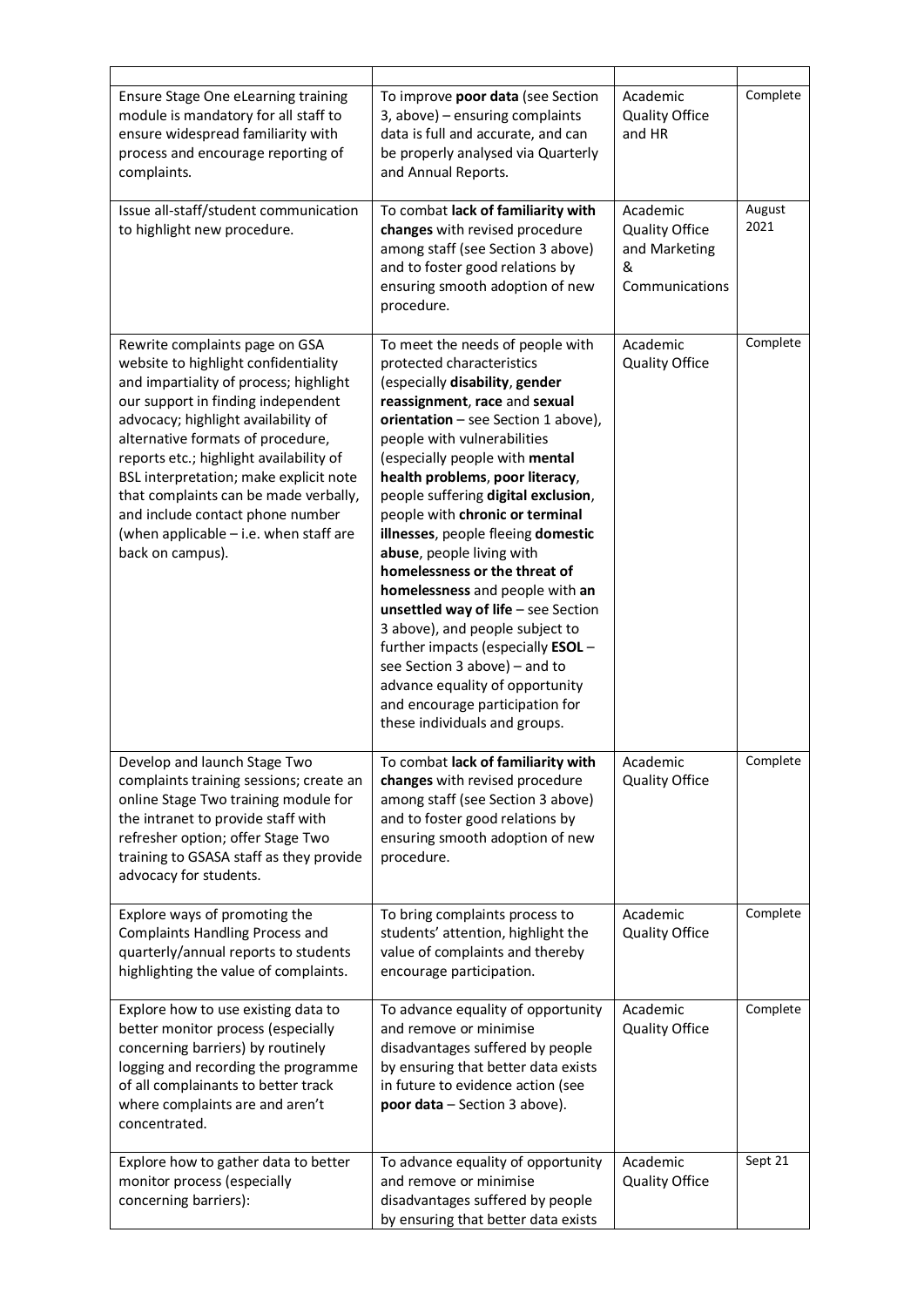|   | consider voluntary, anonymous    | in future to evidence action (see      |  |
|---|----------------------------------|----------------------------------------|--|
|   | equality monitoring forms issued | <b>poor data</b> $-$ Section 3 above). |  |
|   | at the end of the complaints     |                                        |  |
|   | handling process;                |                                        |  |
|   | consider voluntary anonymous     |                                        |  |
|   | feedback questionnaires at the   |                                        |  |
|   | end of the complaints handling   |                                        |  |
|   | process;                         |                                        |  |
|   | consider recording and reporting |                                        |  |
|   | on equality-related complaints   |                                        |  |
|   | themes (e.g. by incorporating a  |                                        |  |
|   | Discrimination theme);           |                                        |  |
| ٠ | consider engaging with GSASA for |                                        |  |
|   | feedback, and;                   |                                        |  |
|   | consider gathering feedback from |                                        |  |
|   | staff during Stage Two training  |                                        |  |
|   | sessions.                        |                                        |  |
|   |                                  |                                        |  |

### **5. Where/when will progress and the outcomes of your actions be reported and reviewed:**

Complaints data and updates to policy and procedure are reported in Quarterly reports to the Senior Leadership Group and Annual Reports to the Board in November.

#### **6. How will your actions and intended outcomes contribute to the delivery of GSA's equality outcomes:**

The consistent application of a framework for students' complaints is listed as a key action under Equality Outcome 1. In addition, pending the implementation of the actions outlined above, the launch of the revised procedure aims to:

- Promote an organisational culture of respect by giving students and members of the public a clear, impartial route to challenge prejudice.
- Allow for quick access to support, where necessary, to improve accessibility and inclusivity.
- Improve our data collection to better anticipate the needs of students/other stakeholders in future.
- Encourage participation with the procedure thereby increasing the number of students engaging positively with the institution (as complaints can lead to positive changes) and achieving successful outcomes.

#### **The outcome of your assessment:**

| No action (no potential for negative or positive impact) |  |
|----------------------------------------------------------|--|
| Action to remove barriers/mitigate negative impact       |  |
| Action to promote positive impact                        |  |